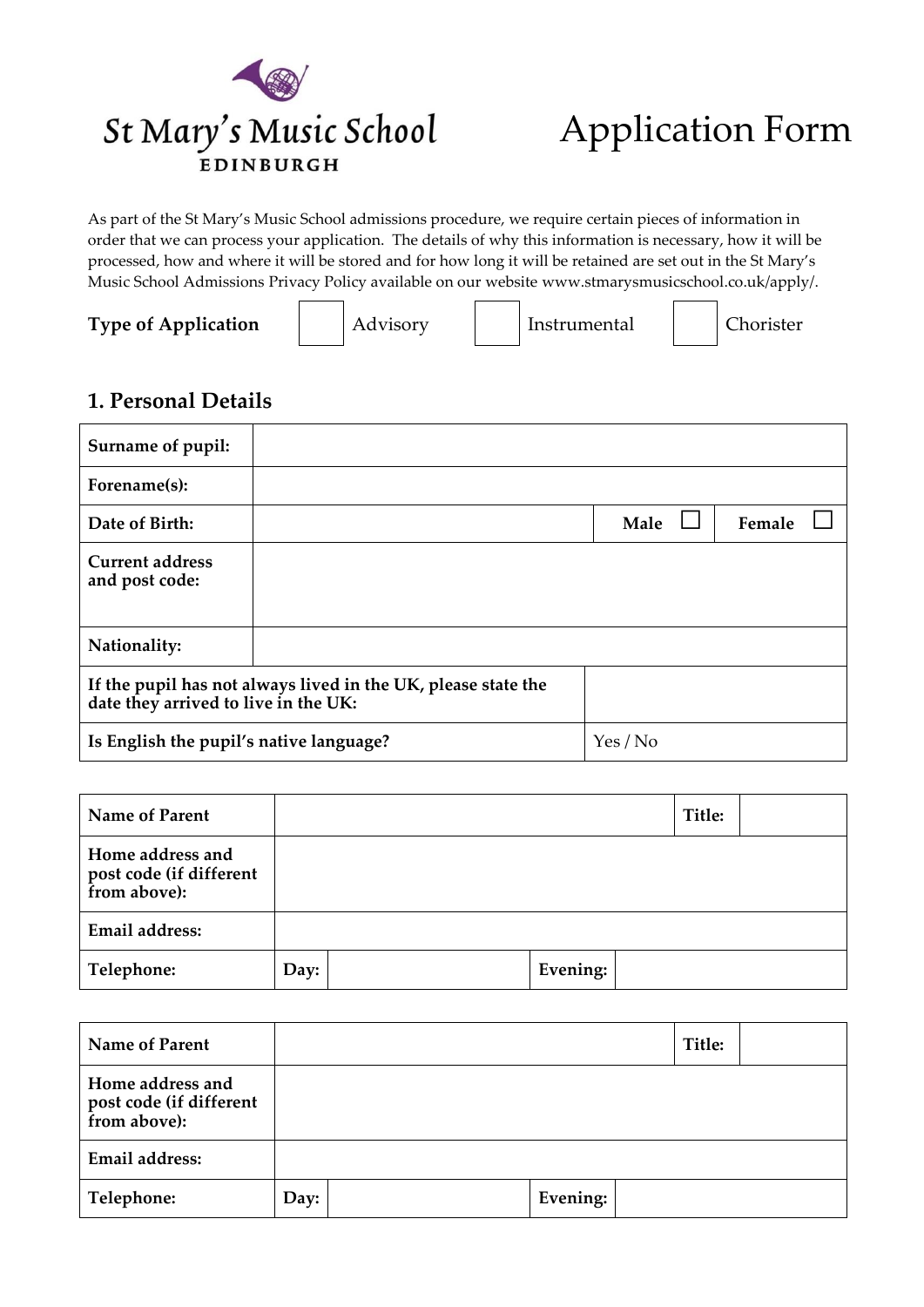

2. **Current School & Entry Information** (we will inform you prior to contacting the

applicant's current school)

| Name, address and<br>post code of current<br>school:           |                           |        |
|----------------------------------------------------------------|---------------------------|--------|
| Name of Headteacher:                                           |                           |        |
| School email address:                                          |                           |        |
| <b>Present Year of School:</b>                                 |                           |        |
| If S3 (Year 11) and<br>above, what subjects<br>are being taken |                           |        |
| Year & term of<br>proposed entry                               | Boarding place requested: | Yes/No |

# **3. Musical Information** (please note composition is considered an instrument)

| Instrument:                                                                                                     | (First Study) | (Second<br>Study) |
|-----------------------------------------------------------------------------------------------------------------|---------------|-------------------|
| Length of study:                                                                                                |               |                   |
| <b>Examinations taken:</b>                                                                                      |               |                   |
| <b>Additional activities:</b>                                                                                   |               |                   |
|                                                                                                                 |               |                   |
|                                                                                                                 |               |                   |
| <b>Current teacher:</b>                                                                                         |               |                   |
| <b>Frequency of lessons:</b>                                                                                    |               |                   |
| <b>Musical reference</b><br>enclosed (see notes):                                                               | Yes / No      | Yes / No          |
| <b>Additional musical</b><br>studies including any<br>academic music<br>studies, theory lessons<br>and results. |               |                   |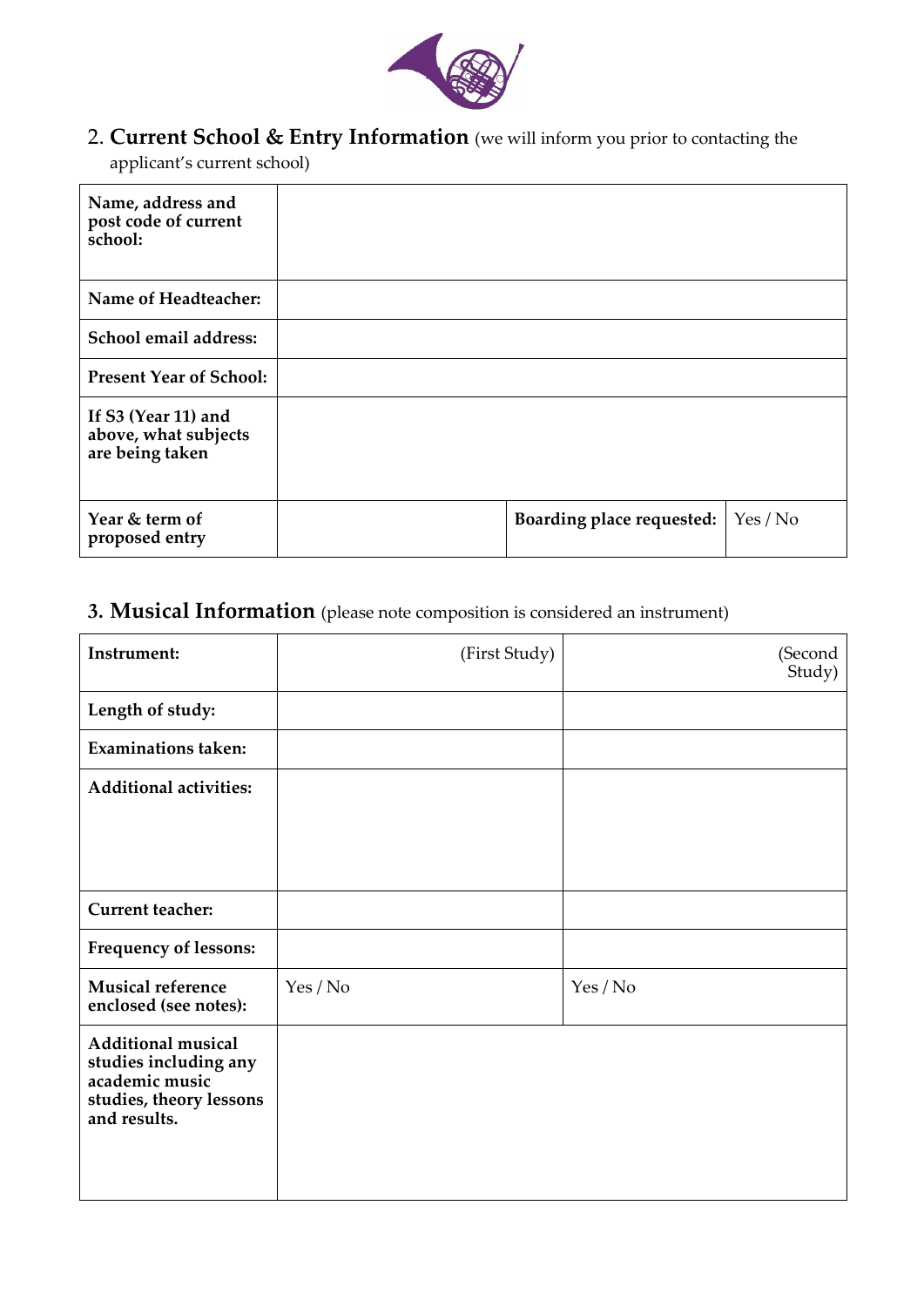

# **4. Supporting your child**

We are committed to promoting equality of opportunity throughout our admissions process: please note that information provided in this section will not be shared with the audition panel.

**In order that we can provide the right environment and support for your child, please give details of any Additional Support Needs they may have.**

| Please tick if you child has received Additional Support for Learning:                                                                      |                       |          |               | ப      |
|---------------------------------------------------------------------------------------------------------------------------------------------|-----------------------|----------|---------------|--------|
| Please tick if your child has been referred to an Educational Psychologist, Speech and<br>$\Box$<br>Language Therapist or any other agency. |                       |          |               |        |
| If you have ticked above, please give<br>details.                                                                                           |                       |          |               |        |
| Please tick any Exam Assessment<br>arrangements your child receives:                                                                        | <b>Word Processor</b> | $\Box$   | Extra Time    | $\Box$ |
|                                                                                                                                             | Reader                | $\Box$   | Separate Room | $\Box$ |
|                                                                                                                                             | Scribe                | $\sqcup$ |               |        |
| Has the applicant, at any point, been<br>referred to CAMHS or any other<br>agency? If yes, please give details.                             |                       |          |               |        |
| Please state any educational, medical<br>and/or other circumstances which<br>might require special consideration:                           |                       |          |               |        |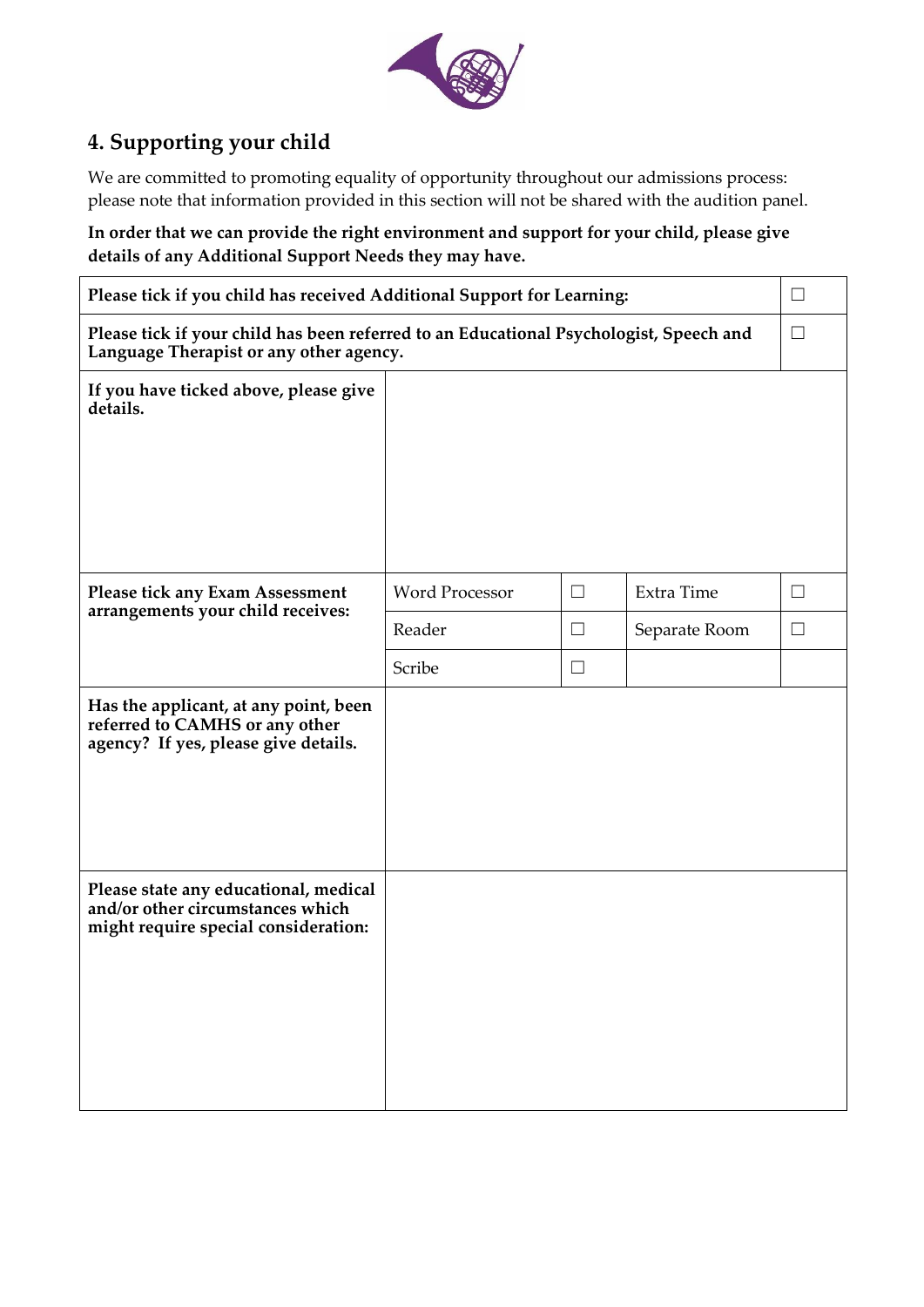

### **5. Parent Declaration**

I/We apply for an audition for the above-named applicant and, in the event of his/her being accepted, I/we being the person/persons having parental rights in respect of the candidate acknowledge that 1/we have viewed a copy of St Mary's Music School's Admissions Privacy Notice and have read and understood it and I/we consent to the School processing my/our personal data for the purposes of considering the Applicant's admission to the School. I/We confirm that the information on this application form is correct to the best of my/our knowledge. I/We have given the Applicant the opportunity to read, understand, and consent to the School processing the Applicant's personal data. By signing the admissions form, I/we consent to St Mary's Music School contacting the Headteacher of the applicant's present school.

If the applicant is **twelve (12) years or older** then I/we confirm their signature below.

| Signature of<br>Parent:* | Date: |  |
|--------------------------|-------|--|
| Signature of<br>Parent:* | Date: |  |

\* If it is not possible for both parents to sign, please note the reason for this.

### **6. Applicant Declaration**

**If the Applicant is twelve (12) years or older then the section below must be completed by the Applicant on their own. The school cannot process this application without the applicant's concert – this is a legal requirement.**

I understand that as part of my application to the School my parent/parents must provide the School with certain types of personal data about me. I have been given an opportunity to read and understand the St Mary's Music School's Admissions Privacy Notice and I am happy to consent for the time being for my information be used in this way. I also understand that I may withdraw my consent at any time in the future by contacting the School.

| <b>Signature of</b><br>Applicant:   | Date:             |  |
|-------------------------------------|-------------------|--|
| <b>Print Name of</b><br>Applicant:* | Date of<br>Birth: |  |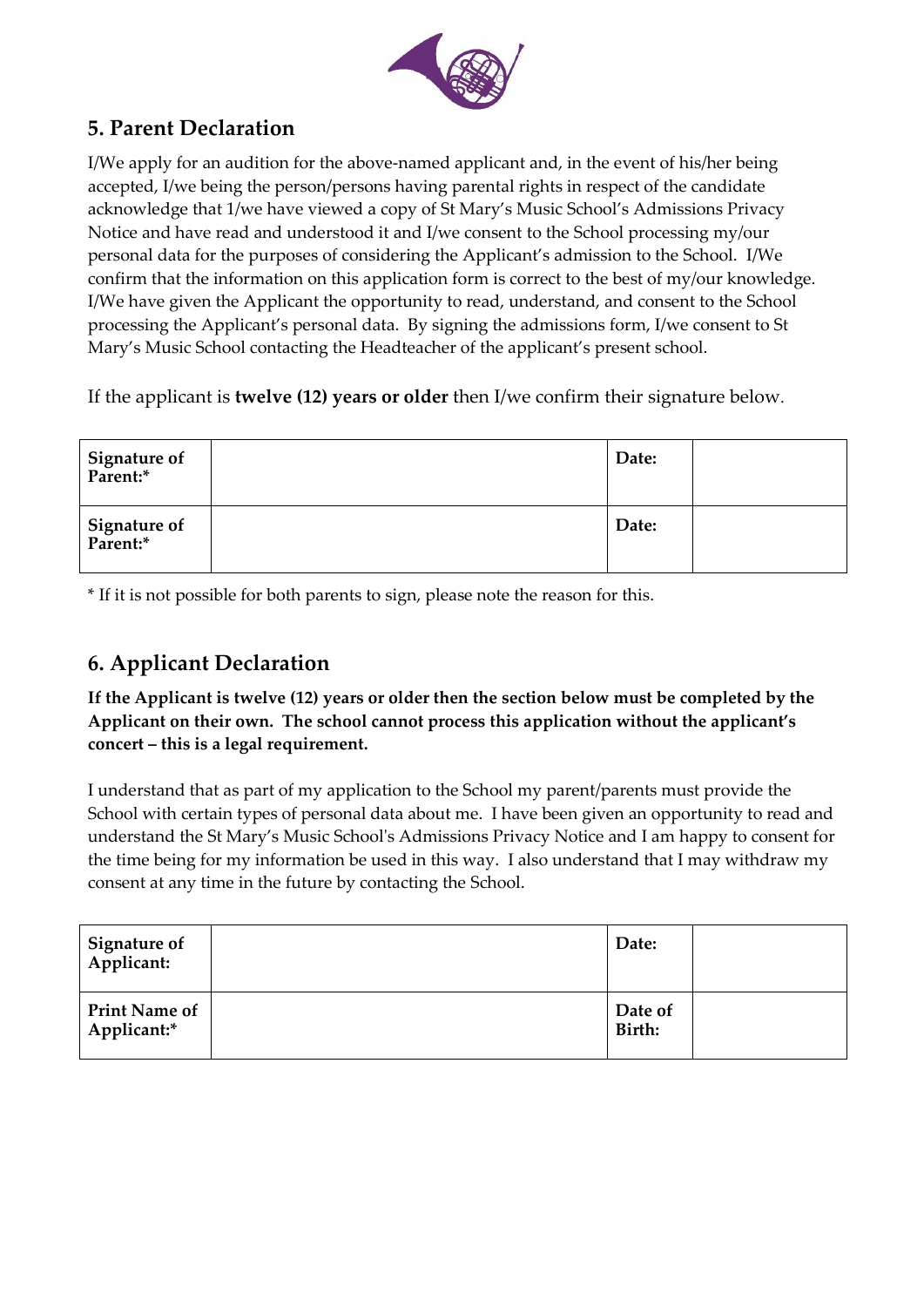

# **7. It would be helpful if you could let us know how you found out about St Mary's Music School or if you have attended one of our events.**

Please send the completed application form by email (admissions@st-marys-musicschool.co.uk) or post, together with a payment for the formal audition fee of £75 (not required for Advisory Auditions). Once your application has been received you will be emailed a payment link.

Alternatively you can send a cheque, payable to "St Mary's Music School", addressed to:

Admissions St Mary's Music School Coates Hall 25 Grosvenor Crescent Edinburgh EH12 5EL